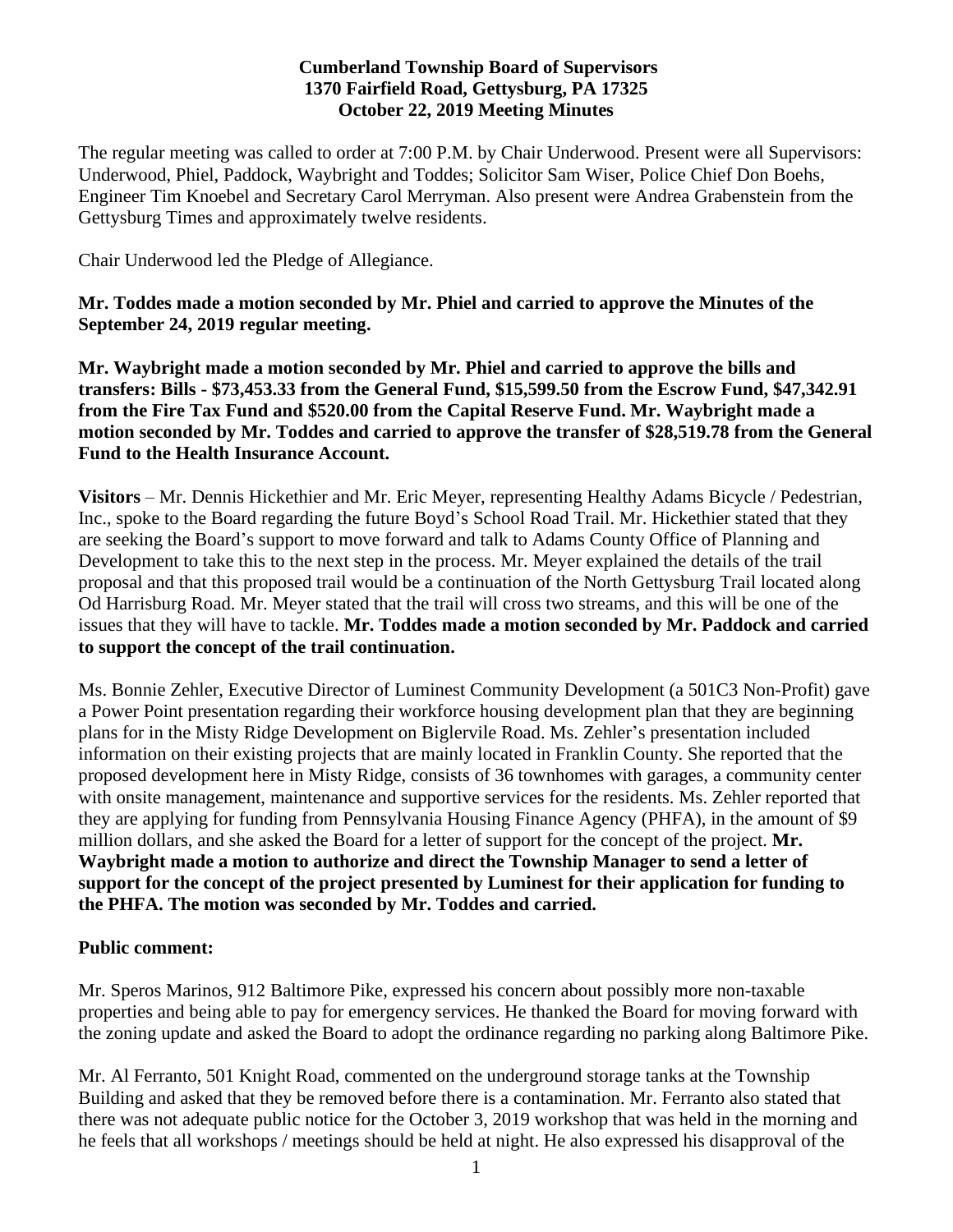Township donating money to GARA, feels that the proposed building renovation is not necessary, and it should be put on hold.

Mr. John Phillips, 265 Twin Lakes Drive, stated that he feels that the Township is well run, and he expressed his appreciation to the staff and to the Police.

## **Engineer/Plans:**

Mr. Knoebel reported that the Township has received a request for extension for the Gettysburg Ridge development located on Deatrick Drive until January 31, 2020. **Mr. Toddes made a motion seconded by Mr. Phiel to extend the approval timeframe for Gettysburg Ridge until January 31, 2020. The motion carried.** 

Mr. Knoebel also reported that there were updates on the Township's MS4 at the last regular meeting and at the workshop on the 17<sup>th</sup>. He added that there are three action items that are needed tonight as follows: **Mr. Paddock made a motion seconded by Mr. Phiel and carried to schedule a Public Education Meeting at 6:00 P.M. on Tuesday, November 26, 2019 prior to the regular meeting. Mr. Paddock made a motion seconded by Mr. Waybright and carried to authorize KPI to engage an environmental engineering firm, Clauser Environmental, in the amount of \$2,850.00, to assist them with the stream restorations.**

**Mr. Toddes made a motion seconded by Mr. Paddock and carried to authorize KPI and Township staff to make an application for a Small Water and H2O Grant from the Commonwealth of PA.** The MS4 information will be placed on the Township's website.

Mr. Knoebel reported that the Township has a request from Woodhaven Building and Development to release \$15,000.00 financial security that was being held for the pedestrian trail that has now been taken off of their plan. **Mr. Toddes made a motion seconded by Mr. Paddock and carried to release the financial security, in the amount of \$15,000.00, for Woodhaven Building and Development.**

Mr. Paddock reported that he would like to pursue a possible trail in the last phase of Cumberland Village (at least an easement) on the north side of Herr's Ridge Road. Mr. Thomas stated, with the Board's approval, he and Mr. Paddock would like to meet with the developer to discuss this. The Board agreed that now is the time to meet with the developer.

Lastly, Mr. Knoebel reported that the alternate de-watering system for the Keystone Service Systems project was started up yesterday as was required as part of the Developer's Agreement.

# **Police Report:**

Police Chief Don Boehs presented a written and oral report of police activities for the month of September, 2019 including: 328 complaints - Psych/suicide-8, Disturbances-8, Assault/Harassment-9, Domestics-10, Criminal Mischief-0, Suspicious Activity-15, Thefts-1, Alarms -6, Medical Emergency-9, 911 Hang Up-2, Wanted Person -0, Reported Drug Activity -1, Welfare Checks -10, Shots Fired -0, Fraud - 2, Burglary -2, Sexual assault -0, Follow-up Investigation -26, SRO Calls -26 with 3 arrests; 55 traffic stops, 36 combined arrests, 10 traffic accidents, 39 targeted enforcements, 9,642 patrol miles and 37 walk-in complaints. He added that they assisted other agencies 15 times and they were assisted four times. There were two assists to Pa. State Police; 1 in Straban Township and 1 in Mt. Joy Township. Police Chief Boehs also reported that Sergeant Tim Biggins has been elected as the President of the D.U.I. Association and he was formerly the Vice President.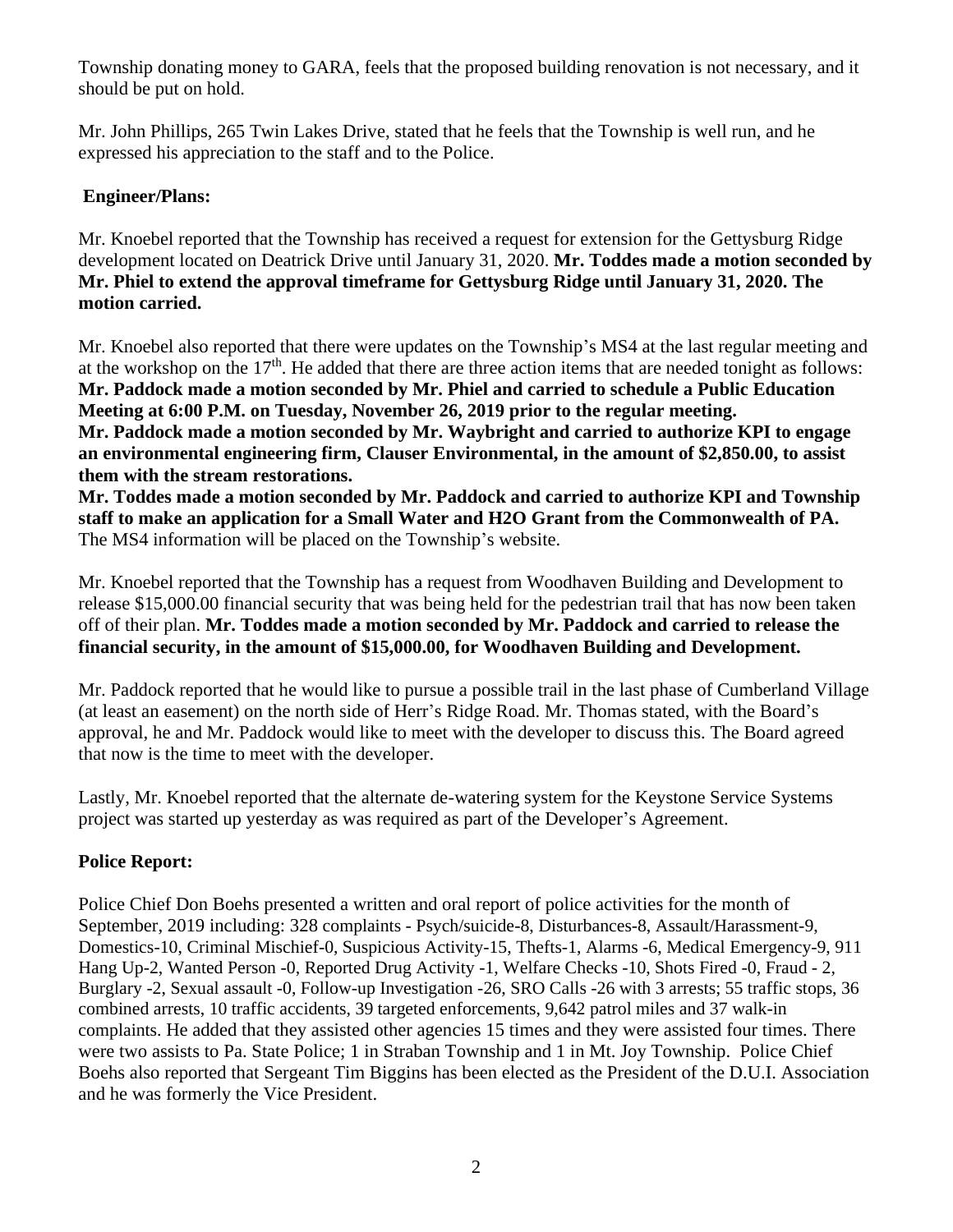### **Active Business:**

Mr. Thomas read a letter from the American Battlefield Trust that requests the Township waive all Clean and Green rollback assessments related to the Alms House Cemetery Tract, Parcel F12-0159 because the Trust donated this tract back to Adams County in May of 2019. The amount of rollback tax due to the Township is \$195.48. **Mr. Toddes made a motion to table the request seconded by Mr. Phiel and carried to wait and see if the Gettysburg Area School District waives their portion of the rollback assessment.**

Mr. Thomas also reported on the status of the Barlow Fire Company "house siren" that has been taken out of service because it was leaning and was a hazard. He added that there is no mandate to have a community siren. The Board did suggest that Barlow Fire Company do an article in the newspaper to make the community aware.

# **Finance Committee**:

**Mr. Phiel made a motion seconded by Mr. Toddes and carried to approve the replacement of two tasers, in the amount of \$2,410.00.** The expenditure was budgeted and the old tasers will be used as back-ups.

**Mr. Waybright made a motion seconded by Mr. Phiel and carried to approve contracted winter maintenance by Woerner Hauling at a cost of \$125.00 per hour, as needed.** This is necessary because of the extra roads that have been dedicated to the Township in the new developments.

**Mr. Toddes made a motion seconded by Mr. Phiel and carried to approve an expenditure of \$5,100.00 for concrete bins.** The bins will be placed on the former Topper property and used for the storage of stone by the Maintenance Department. The area behind the Township Building will be cleared to make more parking available. The return of Park and Rec funds for the Topper property was included in the 2020 Budget discussion.

**Mr. Waybright made a motion seconded by Mr. Toddes and carried to purchase street signs, in the amount of \$5,500.00.** The purchase is part of a federal mandate to upgrade street signs and the Township has been gradually replacing the signs as the roads are improved.

**Mr. Toddes made a motion seconded by Mr. Waybright and carried to purchase a MIG welder, in the amount of \$5,924.00, to be able to weld aluminum.** The old welders will be sold through Municibid.

**Mr. Waybright made a motion seconded by Mr. Phiel and carried to approve a Fire Tax funding request from Barlow Fire Company, in the amount of \$46,342.91.**

### **Mr. Toddes made a motion seconded by Mr. Waybright and carried for Mr. Thomas to renegotiate the Township's contract with Comcast Business at a savings of \$370.00 per month.**

In November, the Finance Committee will review and make recommendations for additional debt principal payments.

**Solicitor:** Solicitor Wiser reported that there are streets and portions of streets in Cannon Ridge that S & A Homes is requesting to be dedicated to the Township and since this was not done in time to get to PennDOT to have the roads included in the Township's Liquid Fuels allocation, a Street Cost Reimbursement Agreement is needed. Solicitor Wiser added that since the Township did ask the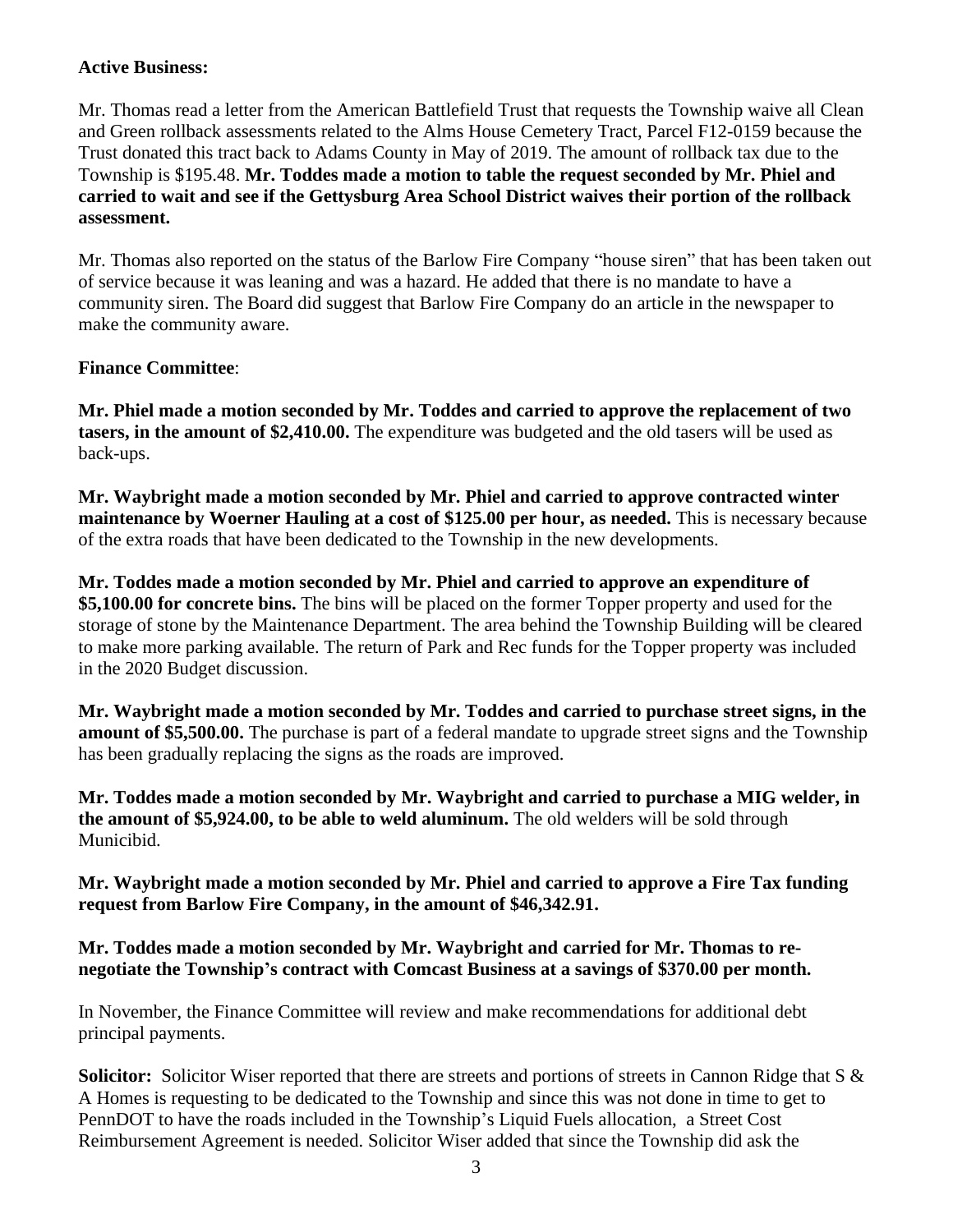developer to wait to finish the roads, they have asked the Township to consider that they pay only half of this amount. **Mr. Toddes made a motion seconded by Mr. Paddock and carried to approve the agreement for S & A Homes to pay half of the amount (\$1,300.00) that the Township will not be receiving from Liquid Fuels for their roads in Cannon Ridge. The Board also gave consensus for Mr. Knoebel to pull together the past information for the Cannon Ridge street dedication.** 

Solicitor Wiser also stated that tthis is an ordinance authorizing "No Parking" along a certain portion of Baltimore Pike, the signs currently exist, the ordinance has been duly advertised and is ready for the Board's action. **Mr. Waybright made a motion to adopt Ordinance 2019-176 seconded by Mr. Toddes and carried.**

### **ORDINANCE 2019-176**

### **AN ORDINANCE AMENDING CHAPTER 15, PART 3, SECTION 15-301, SUBSECTION 2 OF THE TOWNSHIP CODE OF ORDINANCES ENTITLED "PARKING PROHIBITED AT CERTAIN TIMES IN CERTAIN LOCATIONS" TO PROVIDE SPECIFIC TIMES WHEN PARKING IS PROHIBITED ALONG BALTIMORE PIKE.**

### **Committee Reports and comments from Board Members:**

**PARKS AND RECREATION –** Mr. Toddes reported that they have hired a new Director, Erin Petigree, she is from Gettysburg and was on the GARA Board. He also stated that they have been having complaints about the Dog Park and he asked people to follow the rules.

**CTA** – Mr. Toddes reported that they had a presentation on the townhouses going in at Deatrick Village. He added that they have to start monitoring for copper and they have hauled 900,000 lbs. of biosolids to Dave Waybright's farm and this really saves CTA a lot of money.

**COG** – Chair Underwood reported that the Council of Governments meets Thursday at the new Conewago Valley School District Tech Prep building.

#### **Public Safety, Personnel, Highways, Planning and Zoning, Building and Grounds, Economic Development and CT411 –** No reports.

Mr. Thomas reported that there is pending legislation that would help volunteer emergency responders with on-line training, billing for fire response costs, require insurance payments to be paid directly to the EMS provider, create a mental wellness and stress management protocol for emergency responders, authorize Firefighter Relief funds to be used to recruit and retain volunteer firefighters, create a tuition assistance program, create a first responder loan forgiveness program, provide additional grants for recruitment and these bills seems to be moving forward. He added that there was also legislation on the Fireworks Law that should be a statewide issue and lastly; a bill that would allow Intergovernmental Cooperation Agreements between municipalities to be passed by resolution instead of by an ordinance. Mr. Thomas also reported that yesterday there were two representatives from Congress at the Ag Center to talk about broadband.

The Zoning Officer and Secretary/Treasurer's reports were reviewed.